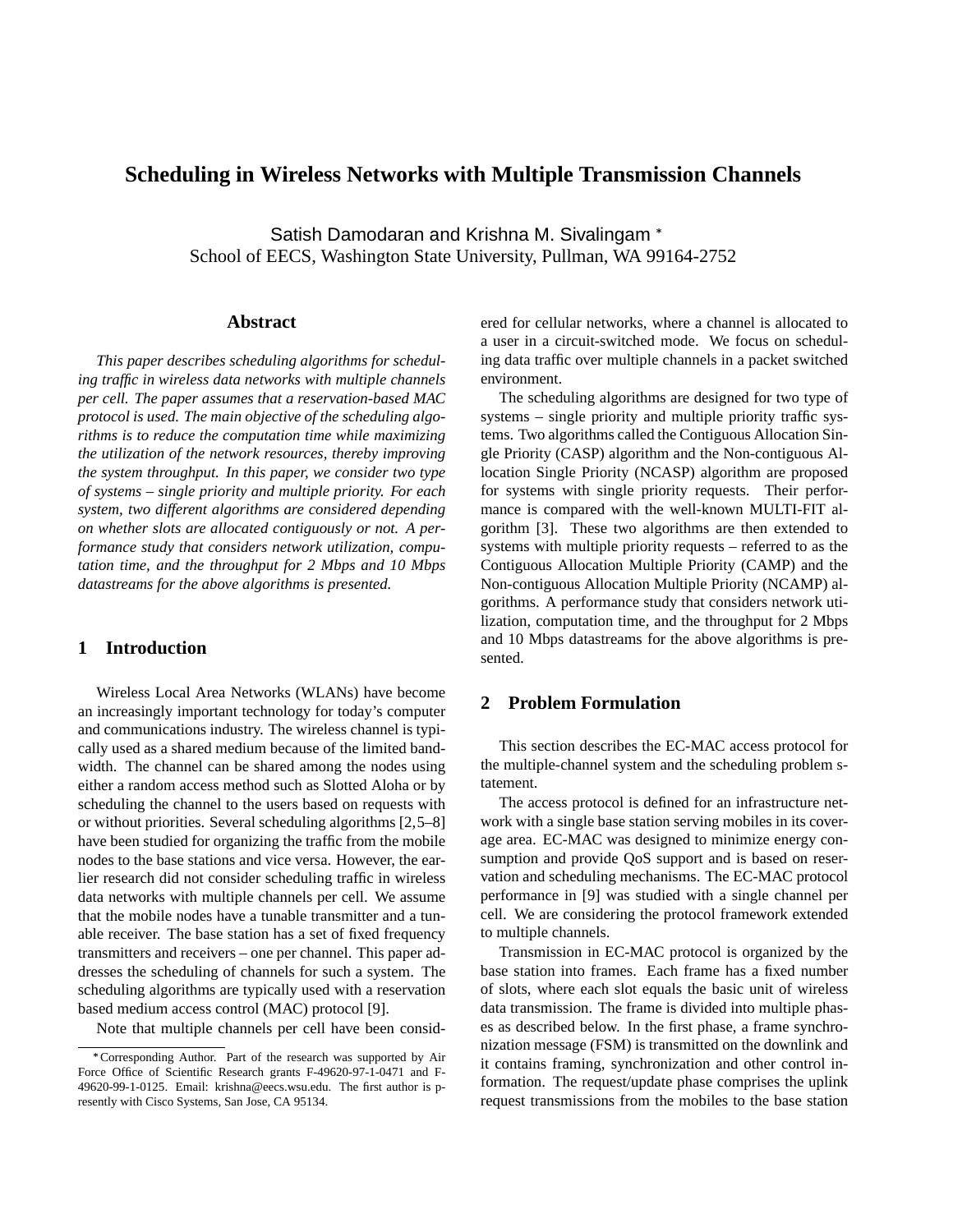and operates in a collision-less mode. New mobiles that just entered the area covered by the base station register themselves with the base station in the New-User phase. The schedule is then computed by the base station during the schedule computation phase and the computed schedule is broadcast to all the mobiles. The data phase is composed of both uplink and downlink traffic.

With multiple channels available per cell, the frame synchronization, reservation, and schedule messages are sent over a fixed channel, referred to as the *control* channel. All mobiles tune into this channel during the appropriate phases. The downlink and uplink data phases can be frequency division duplexed by allocating a subset of channels to the uplink and downlink. Alternatively, the channels can be used in a time-division duplexed manner, with downlink and uplink transmissions separated in time, as in singlechannel systems. We are considering the latter approach in this paper.

The notations used in the following sections are explained here. Let M denote the number of mobiles, C the  $\Phi, k =$ number of *data* channels (in addition to the control channel), and  $P$  the number of priorities. The basic unit of transmission is a slot. Each request can be no larger than  $K$  slots.  $\mathcal L$  denotes the schedule length, in slots, computed by a given algorithm, and  $\Omega$  denotes the number of unused slots in a given schedule.

The problem considered is: Given traffic demand information obtained during the reservation phase, how do we efficiently schedule this traffic on multiple channels?

**Scheduling Problem:** The uplink requests made by the  $M$  mobiles to the base station and the downlink traffic from the base station to the  $M$  mobiles over the  $C$  channels are represented by a  $M \times 2P$  matrix. This matrix is also referred to as the *traffic demand* matrix (or the *demand* matrix). The first  $P$  columns in the matrix indicate the slot requests from the  $M$  mobiles to the base station (uplink traffic). The second set of  $P$  columns indicate the downlink slot requests for transmission from the base station.

We now need to find a conflict-free assignment of the requests on the  $C$  channels such that the frame length is minimized. Since uplink transmissions and downlink transmissions are separated in time domain, they can be scheduled independent of each other. The rest of this paper considers only uplink transmissions with similar results applicable to the downlink.

This scheduling problem is similar to one of the basic, well-studied problems of scheduling theory, that of nonpreemptively scheduling 'M' independent tasks on 'C' identical, parallel processors. The objective is to minimize the total time required to complete all the tasks. This problem is known to be NP-complete [10] and approximations to this problem such as MULTI-FIT [3] for finding nearoptimal schedules have been studied earlier.

#### **3 Scheduling for Single Priority Systems**

We first consider scheduling algorithms for a system supporting single priority ( $P = 1$ ) in this section. The data structures for the scheduling algorithm are:

- 1. Let  $D = (d_i)$  denote the demand vector, and let  $d_i$ denote the request made by mobile *i* where  $0 \le d_i \le$  $K, i = 1, \ldots, M.$
- 2. Let  $S = (S_i)$  denote the allocation vector, and let  $S_i$ denote the total amount of slots currently allocated to channel *i* where  $0 \leq S_i$ ,  $i = 1, \ldots, C$ .

**Definition 1** *The Optimal Schedule Length,*  $\Phi$  =  $max(K, (\sum_i d_i/C)).$ 

**Definition 2** *A channel*  $C_k$  *is said to overflow if*  $S_k$  >  $\Phi, k = 1, 2, \ldots, C.$ 

**Definition 3** *The channel capacity*,  $\bar{\Phi} = (\sum_i d_i/C) +$  $\min_i d_i$ .

### **3.1 The Multi-Fit Algorithm [3]**

The MULTI-FIT [3] algorithm uses the first fit decreasing (FFD) technique to sort the different requests made by the mobiles in decreasing order. An *expansion factor* is also defined (as the least amount by which the optimal schedule length can be enlarged). This guarantees that FFD will use all the  $C$  channels for balancing the demands of the  $M$  mobiles. Then a packing is built (while taking the expansion factor into account) by treating each element and assigning it to the lowest indexed channel, that does not violate the channel capacity constraint.

**Theorem 1** *The time complexity of the MULTI-FIT algorithm as applied to this problem is*  $O(M \lg M + MC)$ .

**Proof.** Complexity of the MULTI-FIT algorithm is determined as follows:

- 1. Computing channel capacity,  $\bar{\Phi}$  using the demand vector is of the order  $O(M)$ .
- 2. Sorting the demand vector is of the order  $O(M \lg M)$ .
- 3. Assigning an element from the demand matrix to one of the C channels is of the order of  $O(C)$ . Since we are assigning  $M$  elements to  $C$  channels we have,  $O(MC)$ .

This indicates that the overall time complexity of the MULTI-FIT algorithm is of the order  $O(M \lg M + MC)$ .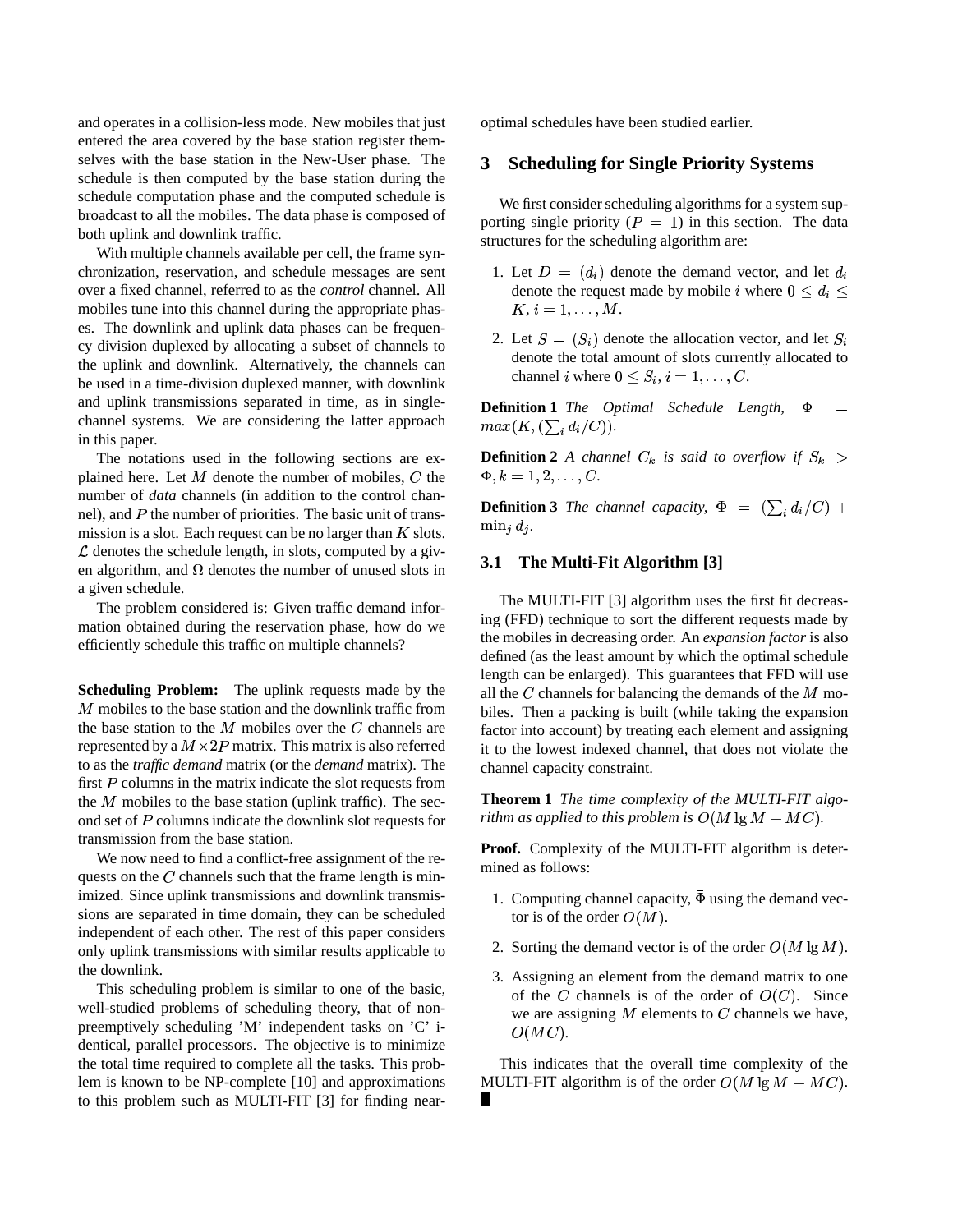**Algorithm CASP** For  $(j = 1, 2, \ldots, C)$   $S_j = 0$  **Endfor For**  $(i = 1, 2, ..., M)$ find k, such that  $S_k \leq S_l, \forall l = 1, 2, \ldots, C$ . In the event of a tie, choose  $k$  randomly. Allocate  $d_i$  on channel  $C_k$ Update  $S_k = S_k + d_i$ **Endfor Compute**  $\mathcal{L} = \max_{l=1}^C S_l$ ;  $\Omega = C * \mathcal{L}$  -  $(\sum_i d_i)$ **End**.

**Figure 1. Contiguous allocation single priority (CASP) algorithm.**

#### **3.2 Contiguous allocation algorithm for single priorities (CASP)**

The contiguous allocation algorithm for single priority systems (CASP) maintains the allocation vector  $S$  listed earlier. For a given request, the scheduling algorithm allocates the requests contiguously (without any splitting of the requests) on the channel which currently has the least partial sum of allocation. If more than one channel has the same least partial sum, one channel is chosen at random for the next allocation. The algorithm is described as pseudocode in Fig. 1.

**Theorem 2** *The time complexity of the CASP algorithm is*  $O(M \lg C)$ .

**Proof.** The  $C$  partial sums can be maintained as a min-heap data structure, so that we have  $O(1)$  time for fetching the minimum element and  $O(\lg C)$  for updating the min-heap. The total time spent in maintaining the heap for M requests is  $O(M \lg C)$ .

**Theorem 3** *Each channel overflows at most once. That is,*  $\forall k, S_k > \Phi$  *at most once.* 

**Proof.** If a channel is overflowing because of request allocation, there is at least one other channel that is underflowing. Therefore, the overflowing channel would not be among the next  $C-1$  channels which will be considered for resource allocation, i.e.  $\exists k, S_k < \Phi$ .

**Theorem 4** *An upper bound for the schedule length computed by CASP algorithm is*  $\Phi + K$ .

**Proof.** Follows from Theorem 3. Since  $\forall k, S_k \geq \Phi$  at most once, the worst case will correspond to the largest entry, K. This implies that,  $S_k \leq \Phi + K, \forall k$ . Therefore, schedule

length computed by this algorithm can never be greater than  $\Phi + K$ .

From the theorem, it follows that the schedule length will be greater than the optimal value, by a factor of at most  $\frac{1}{r}$ . If the standard deviation between the requests is small (all mobiles in the system approximately ask for the same number of slot requests - say  $x$ ), then the percentage overflow will be  $\frac{x}{Mx/C}\% = \frac{C}{M}$ . This  $\% = \frac{6}{14}$ . This implies that if the number of channels is around  $4$  or  $8$  and the number of mobiles in the system is around  $100$ , the percentage overflow will be around  $10\%$ .

#### **Algorithm NCASP**

**Calculate**  $\Phi = max(K, \sum_i d_i / C)$ For  $(j = 1, 2, \ldots, C)$   $S_j = 0$  **Endfor For**  $(i = 1, 2, ..., M)$ find k, such that  $S_k \leq S_l$ ,  $\forall l = 1, 2, \ldots, C$ . In the event of a tie, choose  $k$  randomly. Allocate  $d_i$  on channel  $C_k$ If  $(S_k + d_i > \Phi)$ **Split** an earlier assigned request in channel  $C_k$  s.t.  $S'_k + d_i = \Phi$ . after the split Find l such that,  $S_l \leq S_t, \forall t = 1, 2, \ldots, C$ and  $(t != k)$ **Relocate** the split request(s) to  $C_l$ Update  $S_k = \Phi$ **Endfor Compute**  $\mathcal{L} = \max_{l=1}^C S_l$ **Compute**  $\Omega = C * \mathcal{L}$  -  $(\sum_i d_i)$ . **End**.

**Figure 2. Non-contiguous allocation single priority (NCASP) algorithm.**

#### **3.3 Non-contiguous allocation algorithm for single priorities (NCASP)**

The non-contiguous allocation algorithm for single priority systems (NCASP) is very similar to the CASP algorithm except that the CASP algorithm allocates a request in contiguous slots, while NCASP algorithm uses noncontiguous allocations. When allocating a request to a channel,  $C_k$ , we compare it against  $\Phi$ . If allocating this request will cause  $S_k$  to exceed  $\Phi$  by a certain amount (the overflow), we try to avoid the situation by:

1. Allocating the current request in its entirety.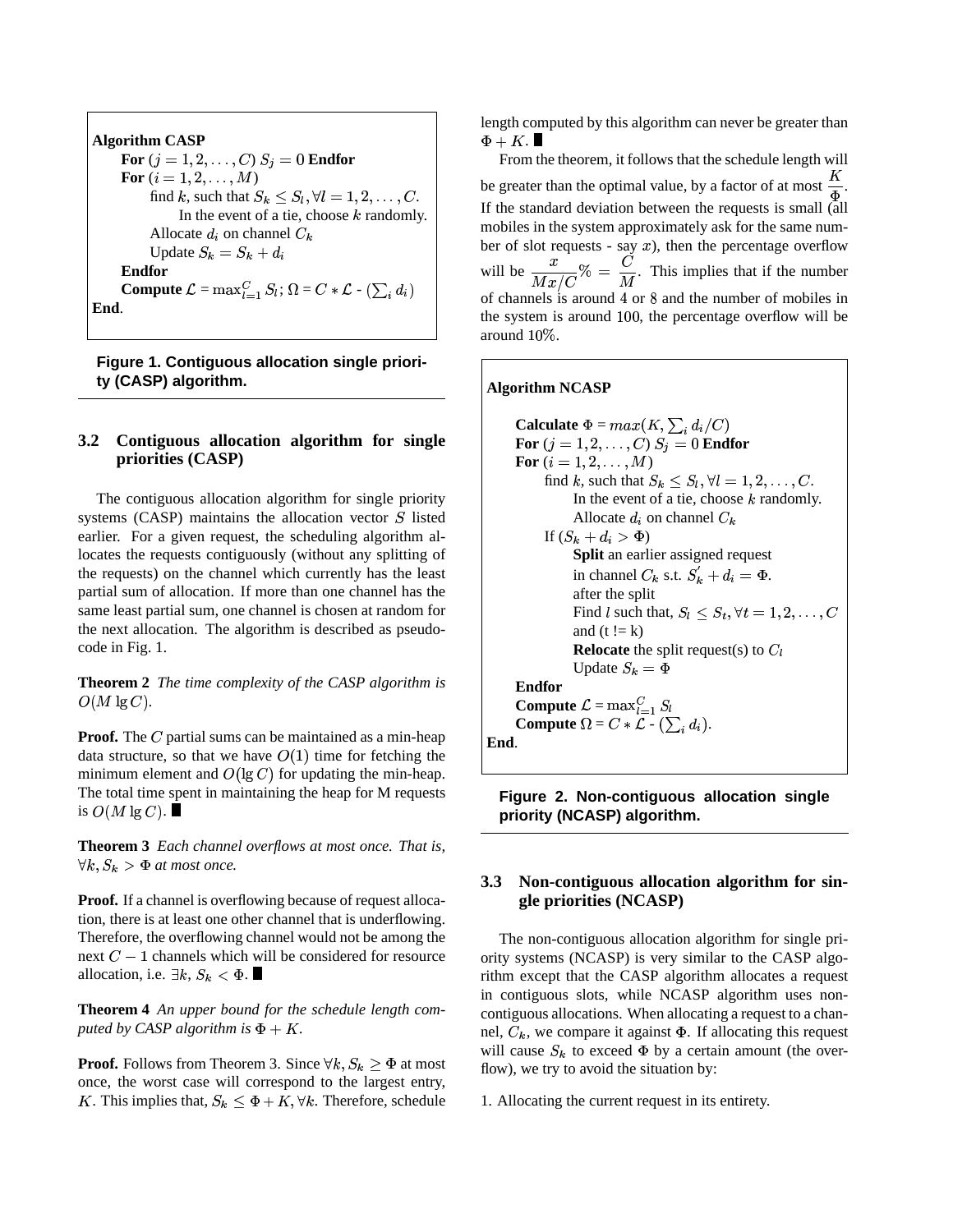2. Splitting an earlier assigned request (if it is big enough to yield as much slots as the overflow) in the same channel so that the overflow in the current channel is reduced to zero.

3. If the above is not possible, i.e. a single request is not big enough to yield as much slots as the overflow, we need to walk back through the channel allocation and pick multiple relocatable requests, until we get enough slots to eliminate the overflow.

4. Relocating the selected requests to a next channel which will not overflow.

The algorithm is described as pseudo-code in Fig. 2.

**Theorem 5** *The time complexity of the NCASP algorithm* lies between  $O(M\lg C)$  and  $O(M^2\lg C)$ .

**Proof.** Let  $\beta$  be the number of splits. As before, the C least partial sums can be maintained as a min-heap data structure, so that we have  $O(1)$  time for fetching the minimum element and  $O((M\beta) \times \lg C)$  for maintaining the min-heap. Therefore, the overall algorithm complexity is between  $O(M \lg C)$  and  $O(M^2 \lg C)$ . The average case is at present not derived, but we are using empirical evidence from simulations to derive this result.

One of the key requirements of the NCASP algorithm is that sub-requests assigned to two different channels do not overlap in time. This is needed because a mobile cannot tune to two different frequencies at the same time when transmitting or receiving data from the base station. This is the reason for the algorithm to relocate an earlier assigned request, instead of splitting the current request and assigning it to a different channel. We now prove that, split requests do not overlap in time.

**Theorem 6** *For a request that has been split across two different channels, the split sub-requests do not overlap in time.*

Proof. Fig. 3 (a) shows a system with three channels  $C_1, C_2, C_3$ . The allocation vector S at this stage of the algorithm contains  $S_1, S_2, S_3$ . The next incoming request  $d_r$  is being assigned to  $C_2$  as shown in Fig. 3 (b), since  $S_2 < S_1$ and  $S_2 < S_3$ . Let  $S_2 + d_r > \Phi$ , so we split an earlier assigned request. The split,  $s$ , will be the excess over  $\Phi$  i.e.  $S_2 + d_r - \Phi$ . s is relocated to  $C_1$  and  $d_r$  is assigned to  $C_2$ as shown in Fig. 3 (c). Channel  $C_1$  is chosen because it has the next least partial sum.

Observe that,  $S_2 < S_1$  when  $d_r$  was assigned to  $C_2$ . So any region from where  $s$  was split, would only cause that region to grow backwards in time. Any region to where s was assigned would be in one of the other channels and would have been greater than  $S_2$  ( $S_1$  in this case) before s was assigned to it. So this region grows forward in time, leaving no chance for an overlap to occur.

This section presented the two algorithms, CASP and N-CASP, for scheduling single priority traffic requests.



**Figure 3. (a) Channels states before request**  $d_r$  has been assigned. (b) Channel  $C_2$  has **been** chosen for assigning request  $d_r$ . (c) **An earlier assigned request has been split in channel and the split region has been** relocated to  $C_1$ .

### **4 Scheduling for Multiple Priority Systems**

In this section, we consider priority amongst packets which compete for slots in the  $C$  channels. A mobile may have multiple communication sessions from applications like telnet, ftp, email, Internet Phone, Web Browsing and Video Conferencing. Each of the applications may have different need and service characteristics. The Differentiated Services [1] model is currently being studied for Internet, based on such a priority mechanism. In this section, we extend the scheduling algorithms of Section 3 to accommodate multiple priority sessions of a mobile sharing the multiple channels. Each session traffic within a mobile is organized in the order of priority.

The data structures used are:

- 1. Let  $D = (d_{ij})$  denote the demand matrix, and let  $d_{ij}$ denote the request made by mobile  $i$  for priority  $j$  traffic,  $0 \leq d_{ij} \leq K$ ,  $i = 1, \ldots, M$  and  $j = 1, \ldots, P$ ,  $P$  represents the number of priorities. The actual value of  $P$  depends upon implementation of the priority scheme chosen.
- 2. Let  $S = (S_i)$  denote the allocation vector as earlier.

The idea behind the scheduling algorithm is to schedule traffic of priority 1 first, followed by that of priority 2 and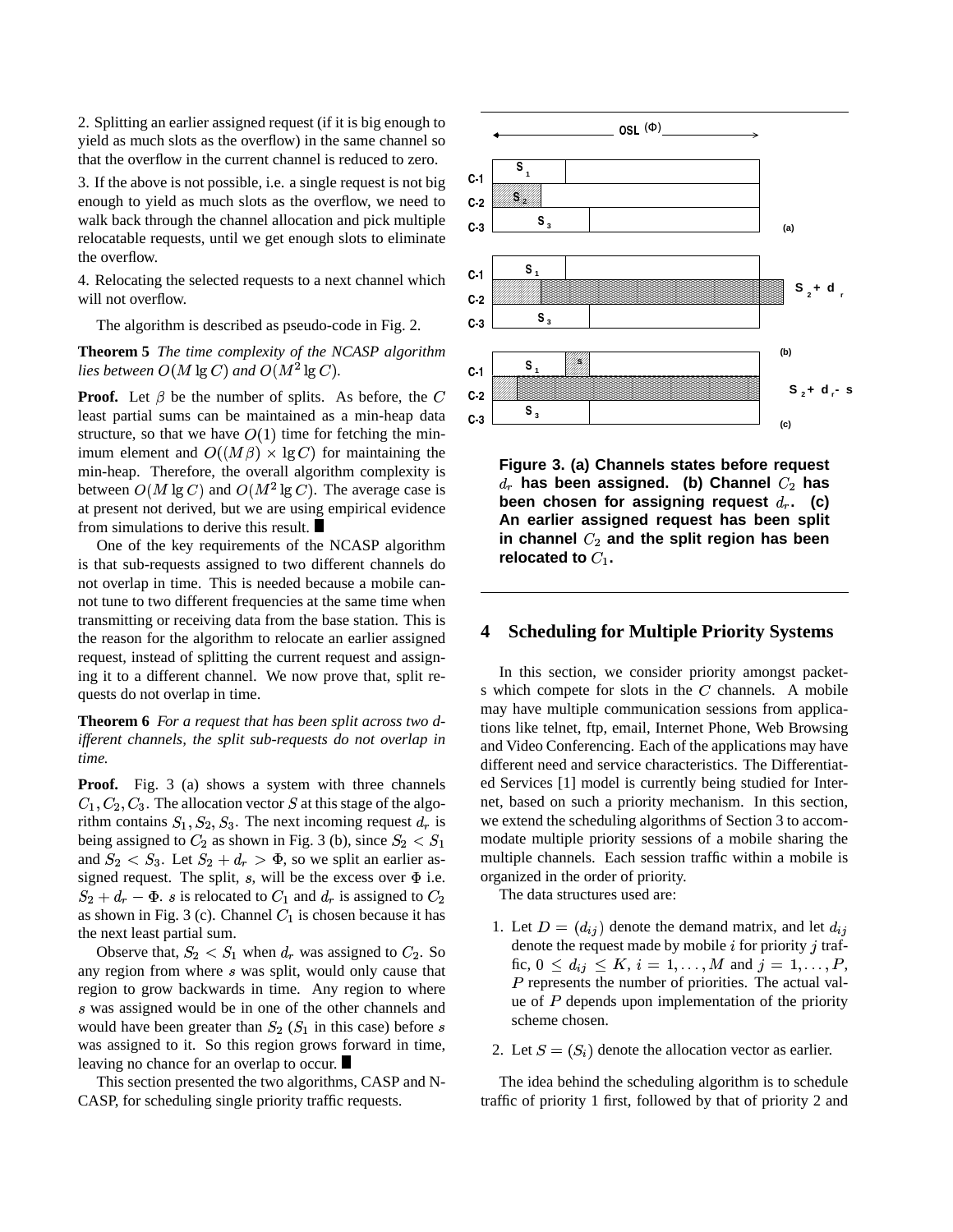so on. More sophisticated scheduling mechanisms may be considered, which we defer to future work.

**Contiguous allocation algorithm for multiple priorities (CAMP):** The contiguous allocation algorithm for multiple priority systems (CAMP) uses the CASP algorithm to obtain the schedule for priority 1 requests. Once this is done, it computes the schedule length,  $\mathcal{L}$ , of the new schedule, initializes  $S_i = \mathcal{L}$ ,  $(i = 1, 2, \dots, C)$ , and then continues by allocating the requests in the next priority queue.

**Theorem 7** *The time complexity of the CAMP algorithm is*  $O(PM \lg C)$ .

**Proof.** The  $C$  partial sums can be maintained as a min-heap data structure, so that we have  $O(1)$  time for fetching the minimum element and  $O(\lg C)$  for updating the min-heap. The total time spent in maintaining the heap for M requests (per priority queue) is  $O(M \lg C)$ . So, for P priority queues, we have  $O(PM \lg C)$ .

**Non-contiguous allocation algorithm for multiple priorities (NCAMP):** The non-contiguous allocation algorithm for multiple priority systems (NCAMP) has the NCASP algorithm as the basis, and is extended to handle multiple priority queues within a mobile, as with CAMP.

**Theorem 8** *The time complexity of the NCAMP algorithm* is between  $O(PM \lg C)$  and  $O(PM^2 \lg C)$ .

**Proof.** Let  $\beta$  be the number of splits. As before, the C least partial sums can be maintained as a min-heap data structure, so that we have  $O(1)$  time for fetching the minimum element and  $O((M\beta) \times \lg C)$  for maintaining the min-heap. Therefore, the overall algorithm complexity is between  $O(M \lg C)$  and  $O(M^2 \lg C)$ . Since we have P priority queues, the algorithm complexity lies in between  $O(PM \lg C)$  and  $O(PM^2 \lg C)$ . The average case is unknown, but we are using empirical evidence from simulations to derive this result.

#### **5 Performance Analysis**

We study the performance analysis of the algorithms based on C-language implementation. The performance metrics studied include the actual schedule computation time obtained by executing the algorithms on an Ultra-SPARC workstation. The following sections describe the system parameters varied, the metrics studied, and the performance evaluation.

The system parameters varied include  $M$ : the number of mobiles,  $C$ : the number of channels, the transmission rate per channel, and  $K$  the maximum value over all entries in the traffic matrix.

The traffic matrix generation program is provided the following parameters as input:  $M, K$  and the number of matrices to be generated. Each entry in the matrix is a random number between  $0$  and  $K$  (both inclusive). The program generates the specified number of matrices, which are then applied as input to the algorithms. Effectively, the performance simulation is conducted for a system with heavy load. In the study below, the metrics are calculated using 1000 matrices per system parameter combination.

#### **Performance Parameters Studied:**

Schedule Length: represented by  $\mathcal{L}$ , denotes the number of slots in the data phase as determined by the scheduling algorithm.

*Schedule efficiency:* denoted by  $U$ , is defined as the number of slots actually utilized for packet transmission in a schedule. If a total of  $R$  slots was requested by all mobiles, and

the schedule length is  $\mathcal{L}$ , efficiency is given by:  $U = \frac{1}{\mathcal{L} * C}$ 

*Computation Time:* denoted by  $T$ , is the time between the end of the reservation phase and the start of the data phase, spent in computing the schedule. Time is reported in microseconds, and is computed using *gettimeofday()* functions on an UltraSPARC/Solaris workstation.

*Throughput:* calculated in Megabits per second, is defined as the average number of useful bits transmitted per data frame, summed over *all* data channels. If  $L_{resv}$  denotes the size of the reservation packet in bits,  $L$  the size of the data packets, and  $S$  the transmission rate in Mbps, throughput is given by:  $\Gamma = \frac{SRL_{data}}{(ML_{resv} + \mathcal{T}S + \mathcal{L}L)}$ 

All the performance analysis described below has been done for varying  $M \in \{48, 64, 80, 96, 112, 128, 144, 160\}$ and  $K = 5$ .

#### **5.1 Single Priority Systems**

This section provides the performance analysis of the algorithms for single-priority systems.

 quests. Fig 4 shows the computing time in microseconds, of algorithms MULTI-FIT, CASP and NCASP, for  $C = 4$ . The graphs show that CASP and NCASP require less time than the MULTI-FIT algorithm, as expected from the theoretical analyses. This is mainly because the MULTI-FIT algorithm sorts the input requests. Between CASP and NCASP, N-CASP takes a longer time to compute the schedule because of the extra computing required to process splitting of re-

Fig 4 also presents the schedule efficiency of the algorithms. The graphs show that the efficiency achieved by these algorithms increase with increasing values of M,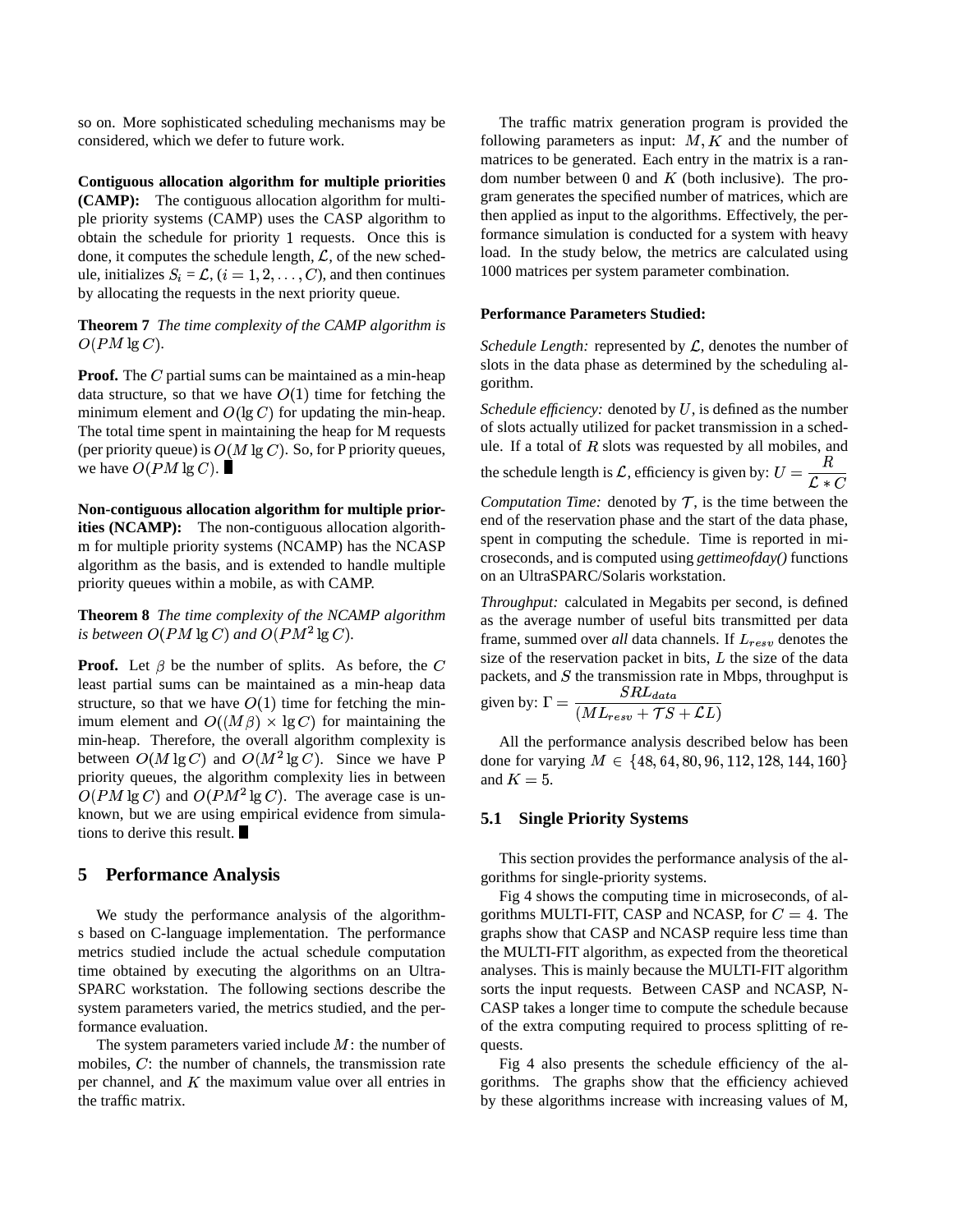showing that the architecture and the algorithms are best suited for systems with large  $M/C$  ratios. As expected, the NCASP gives much better utilization than both MULTI-FIT and CASP because of non-contiguous allocation. This leads to a more packed schedule with less wasted slots.



**time and schedule efficiency in microseconds for MULTI-FIT, CASP and NCASP algorithms.**  $M \in \{48, 64, 80, 96, 112, 128, 144, 160\}$ ,  $C = 4$ ,  $K=5$ .

The above experiments were repeated for  $C \in \{2, 8\}$  and showed similar performance trends among the algorithms. Increasing  $C$  resulted in increased computation time, and slightly reduced scheduling efficiency. For higher values of  $C$ , MULTI-FIT resulted in almost the same efficiency as NCASP. This is due to the inherent nature of the MULTI-FIT algorithm to perform better when the number of bins (here - the number of channels) increases.

The achieved throughput  $( \Gamma )$  for transmission rates of 2

Mbps and 10 Mbps is shown in Fig 5. The graphs show the throughput achieved for varying data packet lengths  $L \in \{64, 128\}$  and similar parameters as before. For 2 Mbps and  $C = 4$ , the highest throughput is achieved by NCASP and is around 6.6 Mbps and 7.2 Mbps for  $L = 64$ and  $L = 128$  respectively. This may be compared to the theoretical maximum of  $2 \times 4 = 8$  Mbps. This stresses the importance of the size of the data packet length to better utilize the available bandwidth. In this case, NCASP generates the highest throughput because of its better scheduling efficiency.



**Figure 5. A comparison of throughput for MULTI-FIT, CASP and NCASP algorithms for**  $M \in \{48, 64, 80, 96, 112, 128, 144, 160\}, C = 4,$  $K=5$ , Channel Speed  $S\in\{2,10\}$  Mbps, and  $L \in \{64, 128\}$  bytes.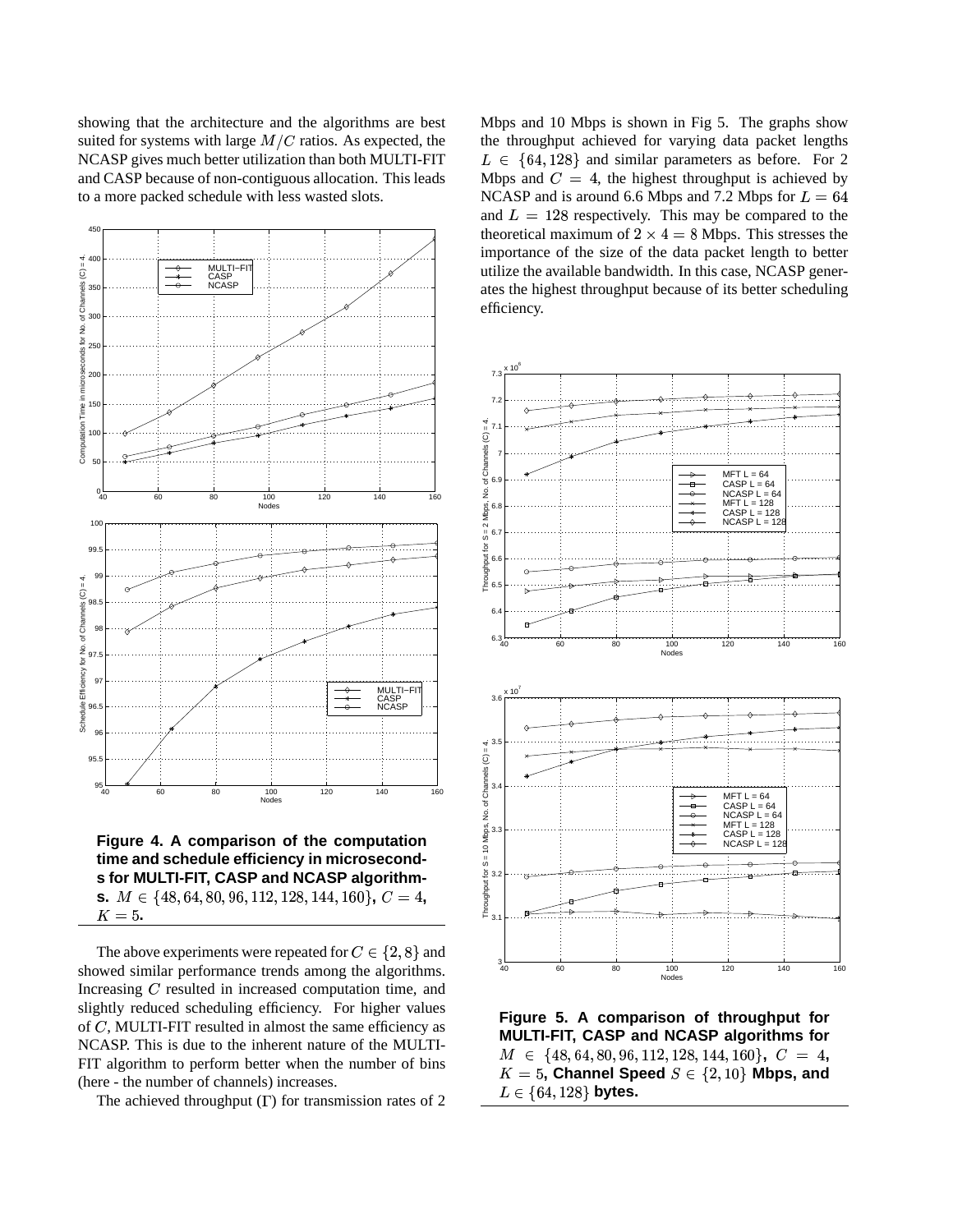For 10 Mbps and  $C = 4$ , the highest throughput is still achieved by NCASP algorithm. This is around 32 Mbps and 35 Mbps for  $L = 64$  and  $L = 128$  respectively, compared to a theoretical maximum of  $10 \times 4 = 40$  Mbps. At higher speeds, the packet transmission time reduces and the computation delay begins to dominate overall throughput. This is observed for  $C = 4$  where CASP performs relatively better compared to MULTI-FIT algorithm for  $M > 80$ . This is because of the higher computation time of MULTI-FIT for  $C=4.$ 



**Figure 6. A comparison of the computation time (in microseconds) and scheduling efficiency for CAMP and NCAMP algorithms.**  $M \in \{48, 64, 80, 96, 112, 128, 144, 160\}, K = 5,$ **and**  $C \in \{2, 4, 8\}$ .

The experiments above were repeated for  $C \in \{2, 8\}$ , ul and the trends were similar to  $C = 4$ . For higher C, the ratio of achieved throughput to theoretical maximum reduces due

to increased number of wasted slots.

#### **5.2 Multiple Priority Systems**

This section provides the performance analysis of the algorithms for multiple-priority systems.

 Fig 6 shows the computing time in microseconds, of the CAMP and NCAMP algorithms for  $C \in \{2, 4, 8\}$  and other parameters as earlier. The graphs show that the running time of CAMP is almost similar to that of NCAMP. This is similar to the earlier case of single priority systems.

Fig 6 indicates that the schedule efficiency of the CAMP algorithm is much lower than that achieved by the NCAMP algorithm. The problem of more wasted slots with CAM-P is compounded when multiple priorities are considered. Allocation using CAMP tends to follow a cascading effect, i.e. the wastage of slots at one stage of the algorithm computation is carried over to the next stage. Since NCAMP gives a more packed schedule for every stage, wasted slots are minimized when using NCAMP than when using CAM-P. The graph also shows that increasing  $C$  results in lower scheduling efficiency due to more wasted slots, especially for CAMP.

Fig 7 presents the achieved throughput  $( \Gamma )$  for both algorithms for transmission rates of 2 Mbps and 10 Mbps and varying packet lengths  $L \in \{64, 128\}$ . For 2 Mbps and  $C = 4$ , the highest throughput is achieved by NCAMP and is around 7.5 Mbps and 7.7 Mbps for  $L = 64$  and  $L = 128$ respectively, compared to a theoretical maximum of 8 Mbps. For larger values of  $M$ , the throughput of CAMP seems to asymptotically approach that of CAMP because scheduling efficiency increases with  $M$ . For 10 Mbps, NCAMP again performs better than the CAMP algorithm. However, the ratio of highest throughput to maximum throughput decreases with increasing transmission speeds. For example, this ratio is 0.94 for  $S = 2$  Mbps with NCAMP and 0.90 for  $S = 10$  Mbps. This shows that for increasing speeds, the relative impact of computation time will increase.

## **6 Conclusion**

This paper describes scheduling algorithms for a reservation-based medium access protocol for scheduling traffic in wireless data networks with multiple channels per cell. The time complexity of the MULTI-FIT algorithm adapted to this problem was  $O(M \lg M + MC)$ . The time complexities for CASP and NCASP were  $O(M \lg C)$  while CAMP and NCAMP executed in  $(PM \lg C)$  time, where P is the number of priority queues within a mobile. Simulation studies that measured computation time on an Ultra SPARC station are used to study the performance of the above algorithms. The higher schedule efficiency of the